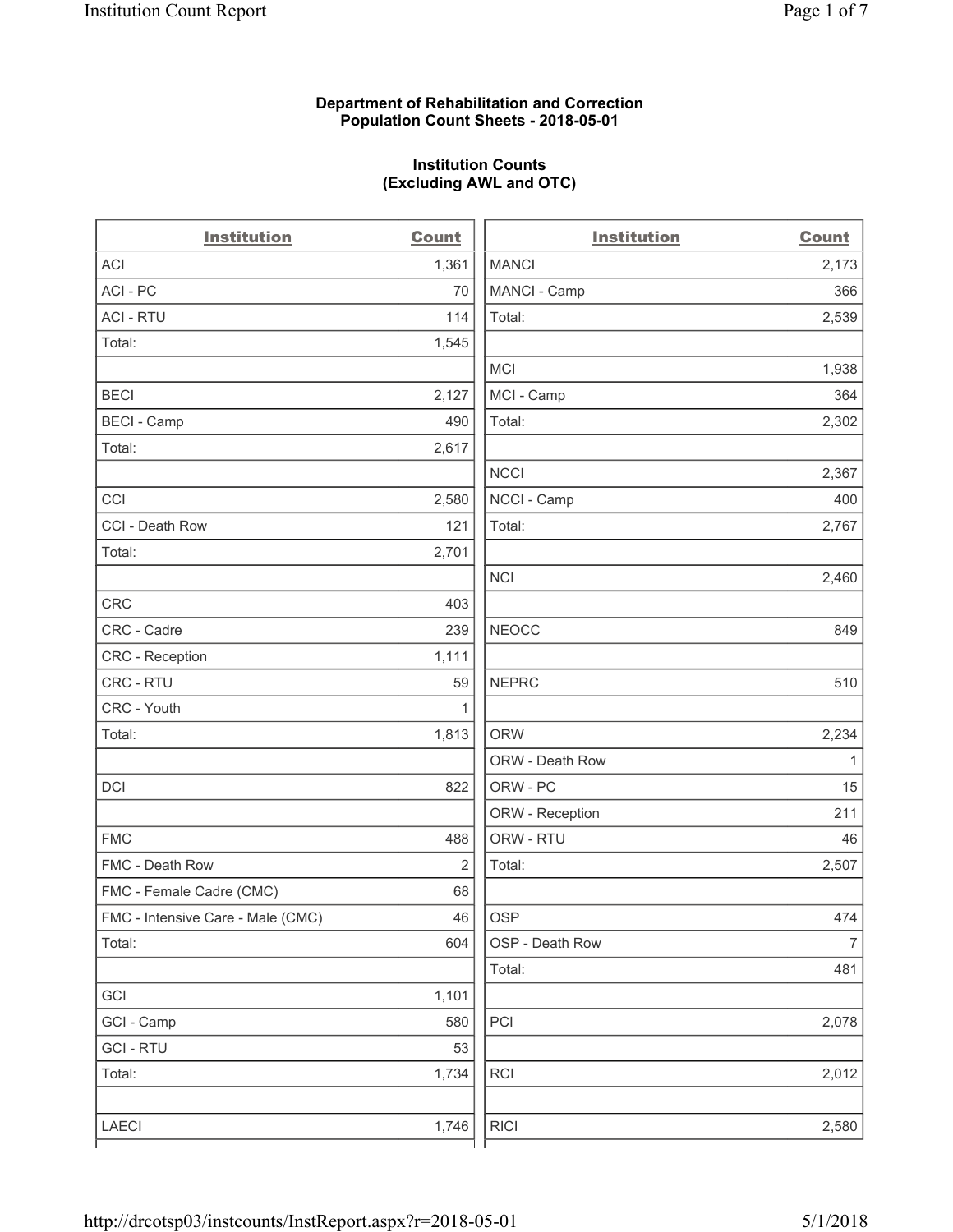| Page 2 of 7 |  |
|-------------|--|
|             |  |

| LECI                     | 2,139 | SCI         | 1,551                              |
|--------------------------|-------|-------------|------------------------------------|
| LECI - Camp              | 135   |             |                                    |
| Total:                   | 2,274 | <b>SOCF</b> | 1,195                              |
|                          |       | SOCF - RTU  | 48                                 |
| LOCI                     | 2,258 | Total:      | 1,243                              |
|                          |       |             |                                    |
| LORCI                    | 261   | <b>TCI</b>  | 951                                |
| LORCI - Cadre            | 87    | TCI - Camp  | 444                                |
| <b>LORCI - Reception</b> | 1,200 | Total:      | 1,395                              |
| Total:                   | 1,548 |             |                                    |
|                          |       | <b>TOCI</b> | 750                                |
| <b>MACI</b>              | 1,030 | TOCI - PC   | 89                                 |
| MACI - Minimum           | 1,192 | Total:      | 839                                |
| Total:                   | 2,222 |             |                                    |
|                          |       | <b>WCI</b>  | 1,223                              |
|                          |       | WCI - RTU   | 30                                 |
|                          |       | Total:      | 1,253                              |
|                          |       |             | 49,250<br><b>Total Population:</b> |

\* The Total Population includes 30 Offenders with Reason Codes 30 & 31. \*\* The Total Population includes 37 Offenders with Reason Code 0A.

## **Male Population by Security Level (Include AWL and Exclude OTC)**  *Error calculating Totals for this secion.*

# **Female Population by Institution (Include AWL and Exclude OTC)**

| <b>Institution</b>       |                     | <b>Body</b> | <b>AWL</b>     | $(-OTC)$     | <b>Total</b> |
|--------------------------|---------------------|-------------|----------------|--------------|--------------|
| <b>DCI</b>               |                     | 822         | 11             | 9            | 824          |
| <b>FMC</b>               |                     | 20          | $\overline{2}$ |              | 21           |
| FMC - Female Cadre (CMC) |                     | 68          |                | 0            | 69           |
| <b>NEPRC</b>             |                     | 509         | 9              |              | 517          |
| <b>ORW</b>               |                     | 2,233       | 41             | 24           | 2,250        |
| <b>ORW - Death Row</b>   |                     |             | 0              | $\Omega$     |              |
| ORW - PC                 |                     | 15          | 0              | <sup>0</sup> | 15           |
| ORW - Reception          |                     | 211         | 4              | 2            | 213          |
| ORW - RTU                |                     | 46          | $\mathbf{0}$   | $\Omega$     | 46           |
|                          | <b>Total Female</b> | 3,925       | 68             | 37           | 3,956        |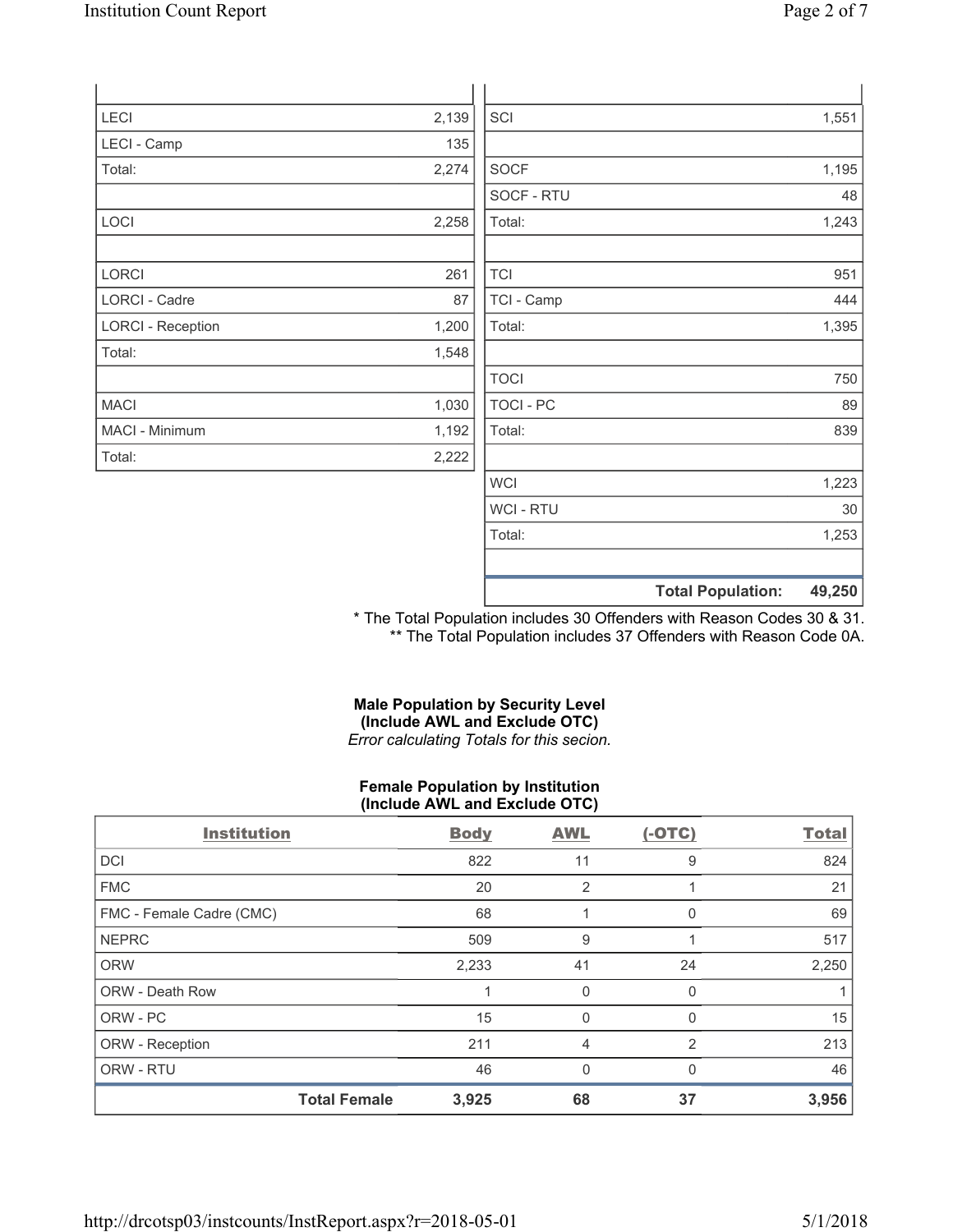|              | (1101440)            |                |             |              |              |  |  |
|--------------|----------------------|----------------|-------------|--------------|--------------|--|--|
|              | <b>Institution</b>   | <b>Body</b>    | <b>AWL</b>  | $(-OTC)$     | <b>Total</b> |  |  |
| CRC          |                      |                | 0           | $\Omega$     |              |  |  |
| <b>MACI</b>  |                      | $\overline{2}$ | 0           |              | 2            |  |  |
| <b>NEOCC</b> |                      |                | 0           | $\Omega$     |              |  |  |
| OSP          |                      | 46             | $\mathbf 0$ | 0            | 46           |  |  |
| <b>RICI</b>  |                      | 2              | $\Omega$    | <sup>0</sup> | 2            |  |  |
| SOCF         |                      | 43             | 2           | 2            | 43           |  |  |
| <b>TCI</b>   |                      |                | 0           |              |              |  |  |
| <b>TOCI</b>  |                      | 6              | 0           |              | 6            |  |  |
| <b>WCI</b>   |                      |                | O           |              |              |  |  |
|              | <b>Total Level 5</b> | 103            |             |              | 103          |  |  |

# **Male Population by Institution: Security Level 5 (Include AWL and Exclude OTC)**

# **Male Population by Institution: Security Level 4 (Include AWL and Exclude OTC)**

| <b>Institution</b>       | <b>Body</b>    | <b>AWL</b>          | $(-OTC)$            | <b>Total</b>   |
|--------------------------|----------------|---------------------|---------------------|----------------|
| <b>ACI</b>               | 8              | $\mathsf{O}\xspace$ | $\mathsf{O}\xspace$ | $\,8\,$        |
| <b>ACI - RTU</b>         | $\mathbf{1}$   | $\mathsf{O}\xspace$ | $\mathsf{O}\xspace$ | 1              |
| <b>BECI</b>              | $\mathbf{1}$   | $\mathbf 1$         | $\mathbf{1}$        | 1              |
| CCI                      | $\mathbf{1}$   | $\mathsf{O}\xspace$ | $\mathsf{O}\xspace$ | $\mathbf{1}$   |
| CRC                      | 27             | 1                   | $\mathbf{1}$        | 27             |
| CRC - Reception          | 10             | $\mathsf 0$         | $\mathsf{O}\xspace$ | 10             |
| CRC - RTU                | 18             | $\mathsf{O}\xspace$ | $\mathsf{O}\xspace$ | 18             |
| <b>FMC</b>               | $\overline{2}$ | $\mathsf{O}\xspace$ | $\mathsf{O}\xspace$ | $\overline{2}$ |
| LECI                     | 31             | $\mathbf 1$         | $\mathbf{1}$        | 31             |
| LORCI                    | 13             | $\mathbf 1$         | $\mathbf{1}$        | 13             |
| LORCI - Cadre            | $\mathbf{1}$   | $\mathsf 0$         | $\mathsf{O}\xspace$ | 1              |
| <b>LORCI - Reception</b> | 5              | $\mathsf{O}\xspace$ | $\mathsf{O}\xspace$ | $\sqrt{5}$     |
| <b>MACI</b>              | 50             | $\mathsf 0$         | $\boldsymbol{0}$    | 50             |
| <b>MANCI</b>             | 39             | $\mathbf{1}$        | $\mathbf{1}$        | 39             |
| MCI                      | $\overline{2}$ | $\mathsf{O}\xspace$ | $\mathsf{O}\xspace$ | $\overline{2}$ |
| NCCI                     | $\mathbf{1}$   | $\mathsf{O}\xspace$ | $\mathsf{O}\xspace$ | 1              |
| OSP                      | 398            | $\overline{2}$      | $\overline{2}$      | 398            |
| PCI                      | $\mathbf{1}$   | $\mathsf 0$         | $\mathsf 0$         | 1              |
| <b>RCI</b>               | 20             | $\mathbf{1}$        | $\mathbf{1}$        | 20             |
| SCI                      | $\mathbf{1}$   | $\mathsf{O}\xspace$ | $\mathsf{O}\xspace$ | 1              |
| SOCF                     | 1,141          | 10                  | $\overline{7}$      | 1,144          |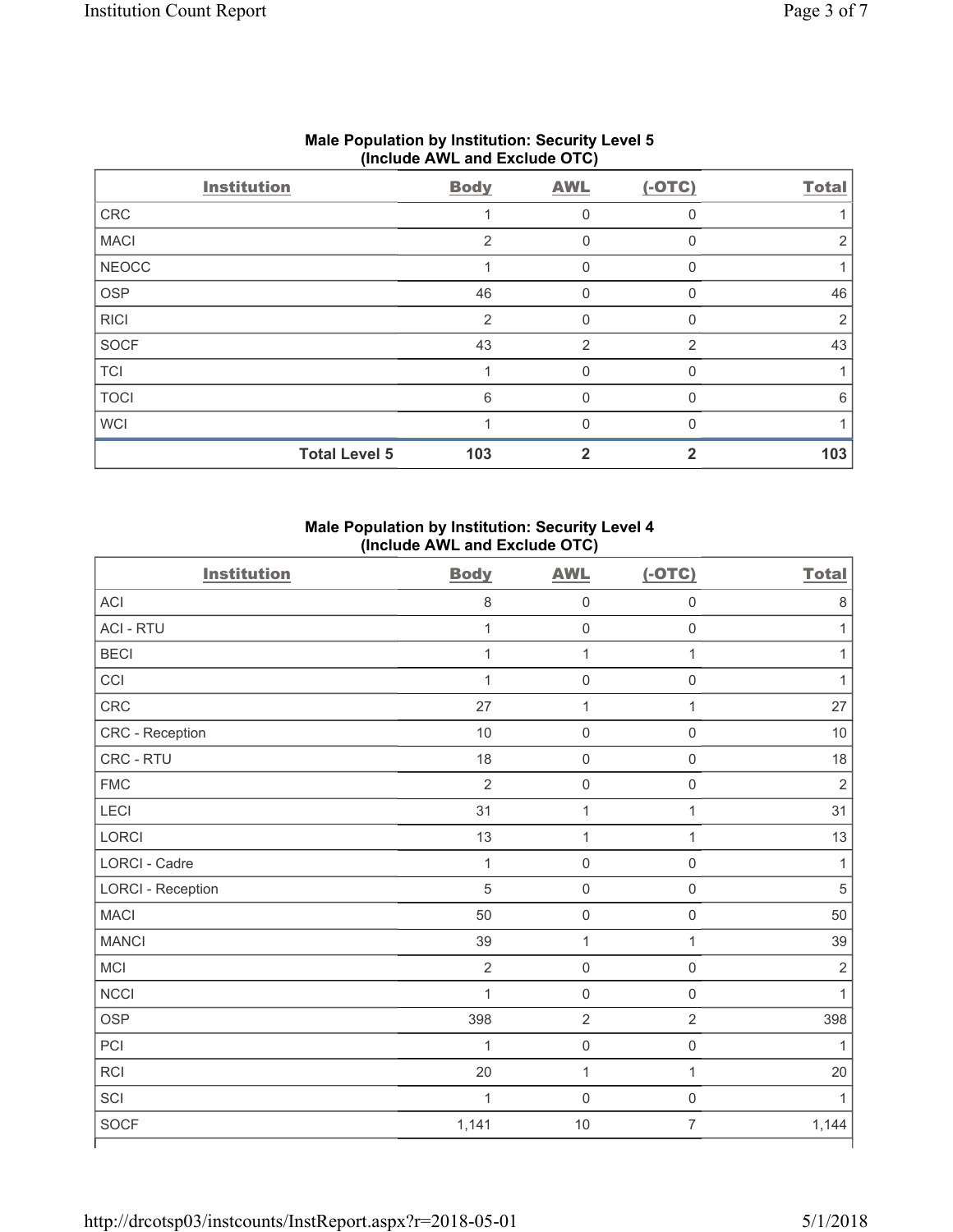| SOCF - RTU  |                      | 48    |    |    | 48    |
|-------------|----------------------|-------|----|----|-------|
| <b>TCI</b>  |                      | 11    |    |    | 11    |
| <b>TOCI</b> |                      | 737   | 4  |    | 738   |
| TOCI - PC   |                      | 15    |    |    | 15    |
| <b>WCI</b>  |                      | 11    |    |    | 11    |
| WCI-RTU     |                      | 11    |    |    | 11    |
|             | <b>Total Level 4</b> | 2,604 | 23 | 19 | 2,608 |

# **Male Population by Institution: Security Level 3 (Include AWL and Exclude OTC)**

| <b>Institution</b>                | <b>Body</b>    | <b>AWL</b>          | $(-OTC)$                | <b>Total</b>   |
|-----------------------------------|----------------|---------------------|-------------------------|----------------|
| ACI                               | 20             | $\mathsf{O}\xspace$ | $\mathsf{O}\xspace$     | 20             |
| ACI - PC                          | 1              | $\mathbf 0$         | $\mathsf{O}\xspace$     | $\mathbf{1}$   |
| <b>BECI</b>                       | $\mathbf{1}$   | $\mathsf{O}\xspace$ | $\mathsf{O}\xspace$     | $\mathbf{1}$   |
| CCI                               | 4              | $\mathbf 0$         | $\mathsf{O}\xspace$     | $\overline{4}$ |
| CRC                               | 88             | $\overline{4}$      | $\overline{\mathbf{4}}$ | 88             |
| CRC - Cadre                       | 135            | $\mathbf 0$         | 0                       | 135            |
| <b>CRC</b> - Reception            | 740            | 27                  | 25                      | 742            |
| CRC - RTU                         | 41             | $\mathbf 0$         | $\mathsf{O}\xspace$     | 41             |
| CRC - Youth                       | $\mathbf{1}$   | $\mathsf{O}\xspace$ | $\mathsf{O}\xspace$     | $\mathbf{1}$   |
| <b>FMC</b>                        | $\mathbf{1}$   | $\mathbf{1}$        | $\mathsf{O}\xspace$     | $\overline{2}$ |
| FMC - Intensive Care - Male (CMC) | $\overline{4}$ | $\mathbf 0$         | $\mathsf{O}\xspace$     | $\overline{4}$ |
| GCI                               | 3              | $\mathbf 0$         | $\mathsf 0$             | $\sqrt{3}$     |
| <b>LAECI</b>                      | $\overline{2}$ | $\mathbf 0$         | $\mathsf 0$             | $\overline{2}$ |
| LECI                              | 2,100          | 31                  | 24                      | 2,107          |
| LOCI                              | 1              | $\mathbf 0$         | $\mathsf{O}\xspace$     | 1              |
| <b>LORCI</b>                      | 68             | 30                  | 29                      | 69             |
| LORCI - Cadre                     | 25             | $\mathbf 0$         | $\mathsf 0$             | 25             |
| <b>LORCI - Reception</b>          | 742            | $\overline{2}$      | $\overline{2}$          | 742            |
| <b>MACI</b>                       | 897            | $\overline{4}$      | $\mathbf{1}$            | 900            |
| <b>MANCI</b>                      | 2,099          | 22                  | 18                      | 2,103          |
| <b>NCCI</b>                       | $\,8\,$        | $\mathsf 0$         | $\mathsf{O}\xspace$     | $\,8\,$        |
| NCCI - Camp                       | $\overline{2}$ | $\mathsf{O}\xspace$ | $\mathsf{O}\xspace$     | $\sqrt{2}$     |
| <b>NCI</b>                        | 3              | $\mathsf{O}\xspace$ | $\mathsf{O}\xspace$     | $\mathfrak{S}$ |
| <b>NEOCC</b>                      | 843            | $\,6\,$             | 5                       | 844            |
| <b>OSP</b>                        | $\overline{7}$ | $\mathsf{O}\xspace$ | $\mathsf{O}\xspace$     | $\overline{7}$ |
| PCI                               | 33             | $\mathbf 1$         | $\mathsf{O}\xspace$     | 34             |
| RCI                               | 1,815          | 24                  | 19                      | 1,820          |
| <b>RICI</b>                       | $\overline{2}$ | $\mathsf{O}\xspace$ | $\mathsf{O}\xspace$     | $\sqrt{2}$     |
| SCI                               | $\mathbf{1}$   | $\mathsf{O}\xspace$ | $\mathsf{O}\xspace$     | $\mathbf{1}$   |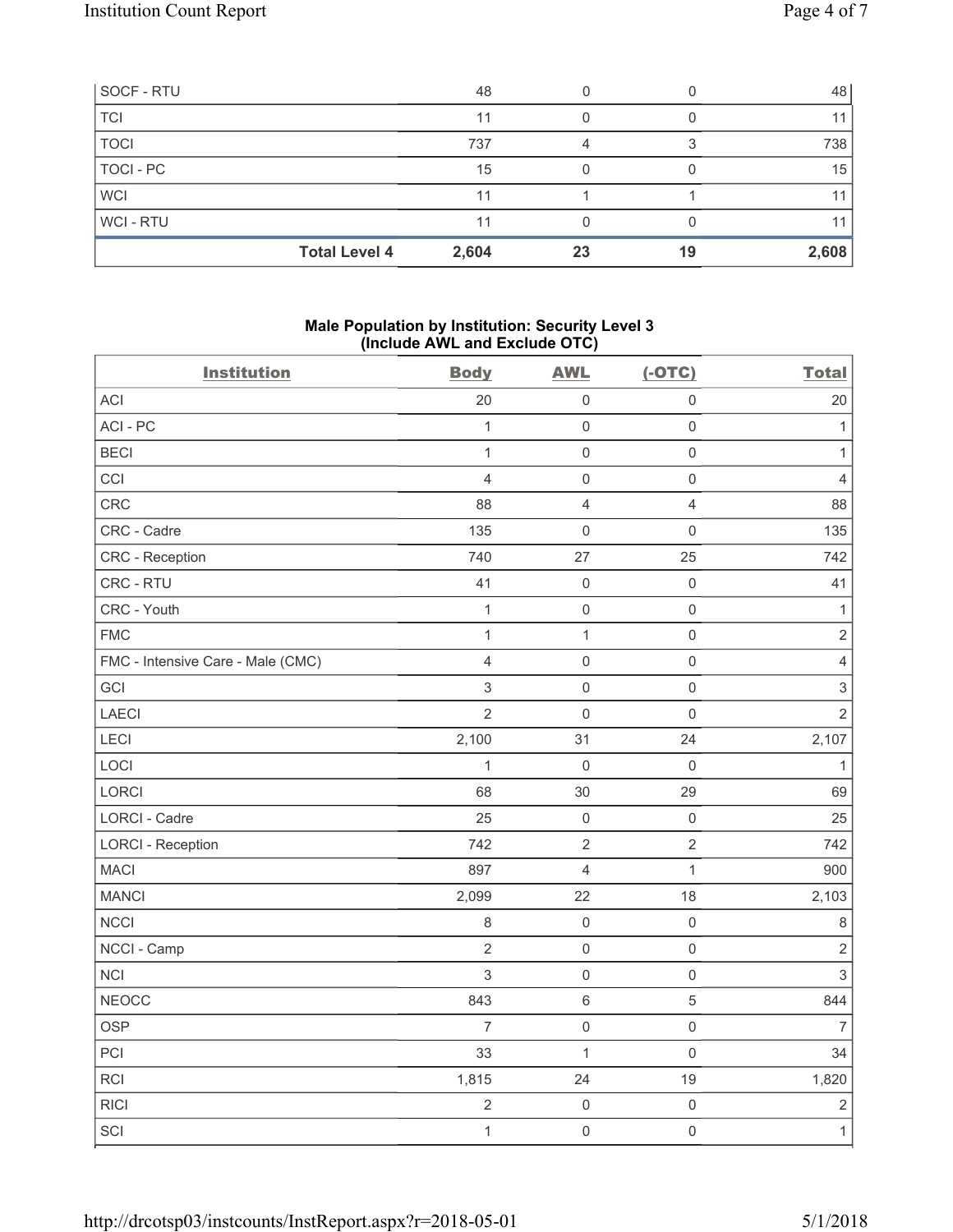| SOCF        |                      | 8      |     |     | 8      |
|-------------|----------------------|--------|-----|-----|--------|
| <b>TCI</b>  |                      | 897    | 11  |     | 899    |
| <b>TOCI</b> |                      |        | っ   |     |        |
| TOCI - PC   |                      | 74     |     |     | 74     |
| <b>WCI</b>  |                      | 1,209  |     |     | 1,209  |
| WCI-RTU     |                      | 16     |     |     | 16     |
|             | <b>Total Level 3</b> | 11,898 | 172 | 145 | 11,925 |

# **Male Population by Institution: Security Level 2 (Include AWL and Exclude OTC)**

| <b>Institution</b>                | <b>Body</b>    | <b>AWL</b>                | $(-OTC)$            | <b>Total</b>   |
|-----------------------------------|----------------|---------------------------|---------------------|----------------|
| <b>ACI</b>                        | 710            | $\,$ 5 $\,$               | $\sqrt{3}$          | 712            |
| ACI - PC                          | 63             | $\mathbf{1}$              | $\mathbf{1}$        | 63             |
| <b>ACI - RTU</b>                  | 82             | $\mathsf{O}\xspace$       | $\mathsf{O}\xspace$ | 82             |
| <b>BECI</b>                       | 1,372          | 21                        | 13                  | 1,380          |
| CCI                               | 1,988          | 12                        | $\,6\,$             | 1,994          |
| CRC                               | 141            | $\ensuremath{\mathsf{3}}$ | 3                   | 141            |
| CRC - Cadre                       | 104            | $\mathsf{O}\xspace$       | $\mathsf{O}\xspace$ | 104            |
| CRC - Reception                   | 244            | $\boldsymbol{9}$          | 8                   | 245            |
| <b>FMC</b>                        | 8              | $\overline{4}$            | $\mathsf{O}\xspace$ | 12             |
| FMC - Intensive Care - Male (CMC) | 19             | $\mathsf 0$               | $\mathsf{O}\xspace$ | 19             |
| GCI                               | 466            | $\overline{7}$            | $\overline{4}$      | 469            |
| <b>GCI-RTU</b>                    | 42             | $\mathsf{O}\xspace$       | $\mathsf{O}\xspace$ | 42             |
| <b>LAECI</b>                      | 1,052          | $\,8\,$                   | $\,6\,$             | 1,054          |
| LECI                              | $\overline{4}$ | $\mathsf{O}\xspace$       | $\mathsf{O}\xspace$ | $\overline{4}$ |
| LOCI                              | 1,148          | $\overline{7}$            | $\overline{2}$      | 1,153          |
| LORCI                             | 126            | 22                        | 22                  | 126            |
| LORCI - Cadre                     | 57             | $\mathsf{O}\xspace$       | $\mathsf 0$         | 57             |
| <b>LORCI - Reception</b>          | 271            | $\mathbf{1}$              | $\mathbf{1}$        | 271            |
| <b>MACI</b>                       | 81             | $\ensuremath{\mathsf{3}}$ | $\mathsf{O}\xspace$ | 84             |
| <b>MANCI</b>                      | $\overline{2}$ | $\mathbf{1}$              | $\mathbf{1}$        | $\overline{2}$ |
| MCI                               | 1,449          | 17                        | $\boldsymbol{9}$    | 1,457          |
| MCI - Camp                        | $\mathbf{1}$   | $\mathsf 0$               | $\mathsf{O}\xspace$ | $\mathbf{1}$   |
| <b>NCCI</b>                       | 1,233          | 14                        | 12                  | 1,235          |
| <b>NCI</b>                        | 1,631          | 19                        | 14                  | 1,636          |
| <b>NEOCC</b>                      | $\sqrt{5}$     | $\mathsf{O}\xspace$       | $\mathsf{O}\xspace$ | $\sqrt{5}$     |
| PCI                               | 802            | $\,8\,$                   | $\mathbf{1}$        | 809            |
| <b>RCI</b>                        | 175            | $\mathsf{O}\xspace$       | $\mathsf{O}\xspace$ | 175            |
| <b>RICI</b>                       | 1,465          | 35                        | 24                  | 1,476          |
| SCI                               | 848            | $\mathsf g$               | $\mathsf 3$         | 854            |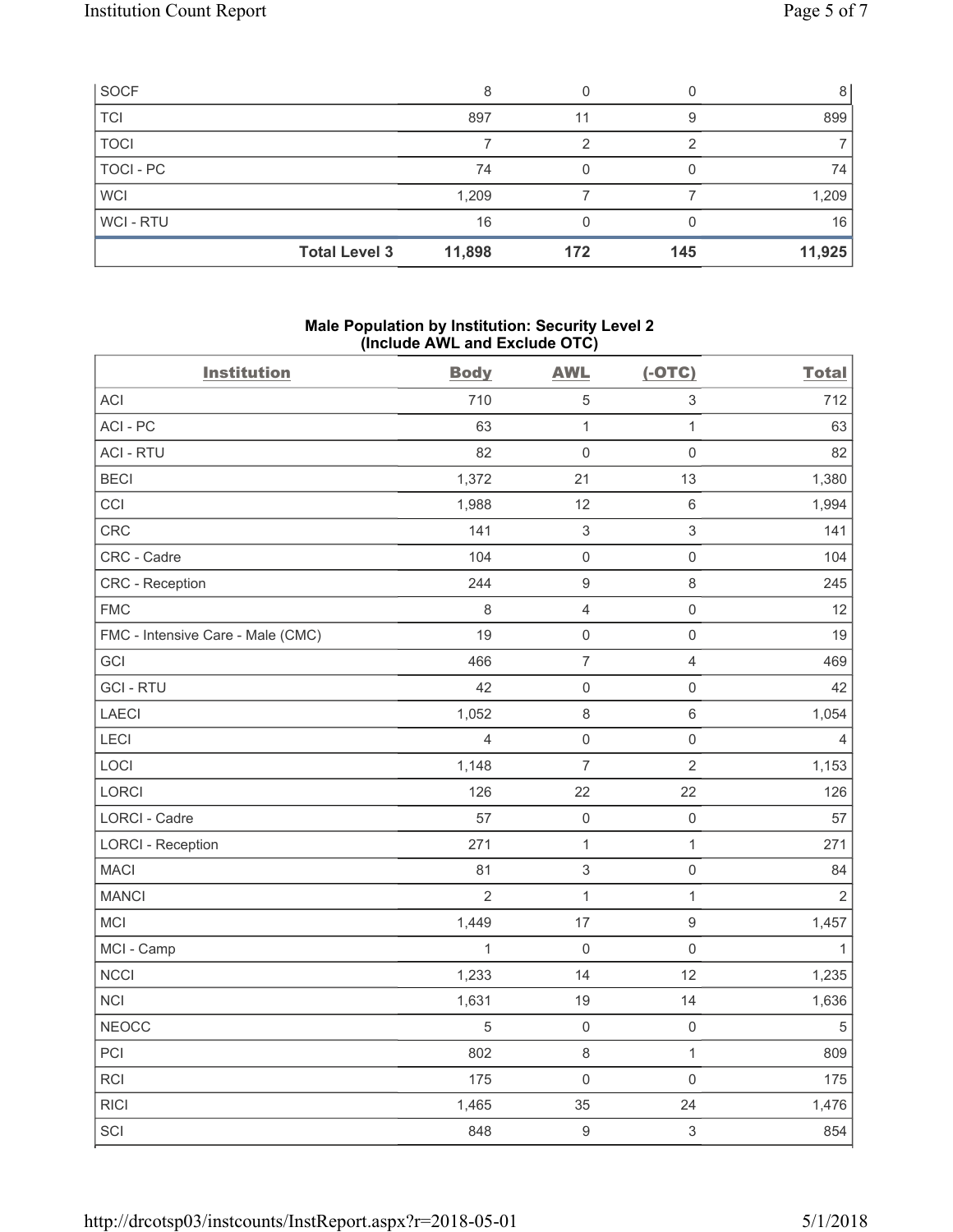| SOCF                 |        |     |     |        |
|----------------------|--------|-----|-----|--------|
| <b>TCI</b>           | 5      |     |     | 5      |
| TCI - Camp           |        |     |     |        |
| <b>TOCI</b>          |        |     |     |        |
| <b>WCI</b>           |        |     |     |        |
| <b>Total Level 2</b> | 15,600 | 207 | 134 | 15,673 |

# **Male Population by Institution: Security Level 1 (Include AWL and Exclude OTC)**

| <b>Institution</b>                | <b>Body</b>    | <b>AWL</b>          | $(-OTC)$                  | <b>Total</b>   |
|-----------------------------------|----------------|---------------------|---------------------------|----------------|
| <b>ACI</b>                        | 623            | 5                   | 4                         | 624            |
| ACI-PC                            | 6              | $\mathsf{O}\xspace$ | $\mathsf 0$               | $\,6\,$        |
| <b>ACI - RTU</b>                  | 31             | $\mathsf{O}\xspace$ | $\mathsf{O}\xspace$       | 31             |
| <b>BECI</b>                       | 753            | 11                  | $\overline{2}$            | 762            |
| <b>BECI</b> - Camp                | 490            | $\mathsf{O}\xspace$ | $\mathsf{O}\xspace$       | 490            |
| CCI                               | 586            | $\,$ 5 $\,$         | $\mathbf{1}$              | 590            |
| CRC                               | 84             | $\mathbf 5$         | $\mathsf 3$               | 86             |
| CRC - Reception                   | 111            | $\overline{4}$      | $\overline{4}$            | 111            |
| <b>FMC</b>                        | 456            | $\overline{7}$      | $\sqrt{2}$                | 461            |
| FMC - Intensive Care - Male (CMC) | 23             | $\mathsf{O}\xspace$ | $\mathsf{O}\xspace$       | 23             |
| <b>GCI</b>                        | 631            | 14                  | $\overline{4}$            | 641            |
| GCI - Camp                        | 580            | $\overline{2}$      | $\mathbf{1}$              | 581            |
| <b>GCI-RTU</b>                    | 11             | $\mathbf{1}$        | $\mathsf{O}\xspace$       | 12             |
| LAECI                             | 692            | $\mathbf 5$         | $\ensuremath{\mathsf{3}}$ | 694            |
| LECI                              | 4              | $\mathbf 1$         | $\mathsf{O}\xspace$       | $\sqrt{5}$     |
| LECI - Camp                       | 135            | $\mathbf{1}$        | $\mathbf{1}$              | 135            |
| LOCI                              | 1,109          | $\,8\,$             | $\mathbf 2$               | 1,115          |
| LORCI                             | 54             | $\,8\,$             | 8                         | 54             |
| LORCI - Cadre                     | $\overline{4}$ | $\mathsf{O}\xspace$ | $\mathsf 0$               | $\overline{4}$ |
| <b>LORCI - Reception</b>          | 182            | $\mathbf{1}$        | $\mathsf{O}\xspace$       | 183            |
| MACI - Minimum                    | 1,192          | 12                  | $\ensuremath{\mathsf{3}}$ | 1,201          |
| <b>MANCI</b>                      | 33             | $\boldsymbol{7}$    | $\,$ 5 $\,$               | 35             |
| MANCI - Camp                      | 366            | $\mathsf{O}\xspace$ | $\mathsf{O}\xspace$       | 366            |
| MCI                               | 487            | $\mathbf 5$         | $\overline{2}$            | 490            |
| MCI - Camp                        | 363            | $\mathsf 0$         | $\mathsf{O}\xspace$       | 363            |
| <b>NCCI</b>                       | 1,125          | 13                  | 9                         | 1,129          |
| NCCI - Camp                       | 398            | $\mathsf 0$         | $\mathsf{O}\xspace$       | 398            |
| <b>NCI</b>                        | 825            | $\,8\,$             | $6\,$                     | 827            |
| <b>OSP</b>                        | 23             | $\mathsf{O}\xspace$ | $\mathsf{O}\xspace$       | 23             |
| PCI                               | 1,242          | 25                  | 8                         | 1,259          |